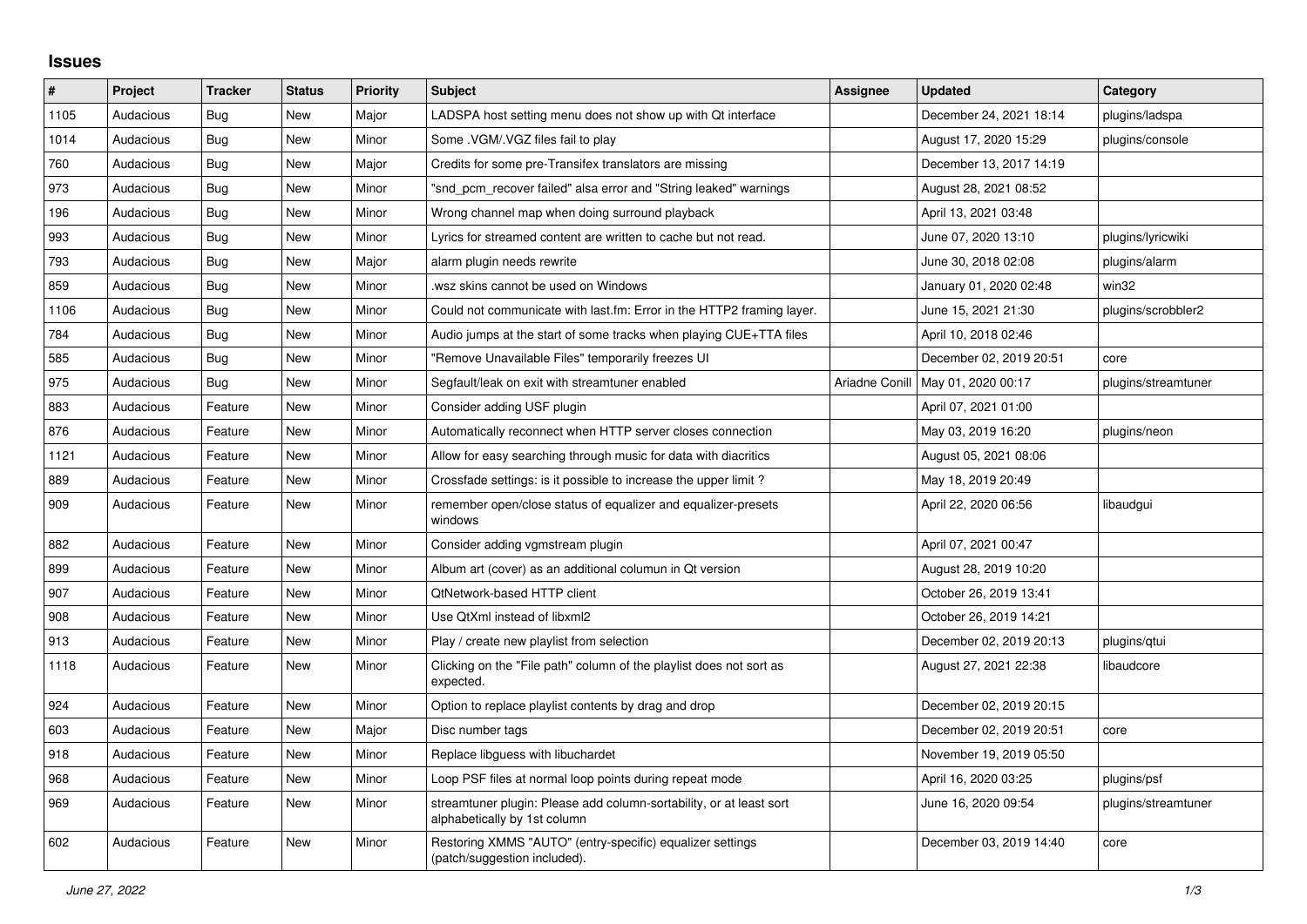| $\#$ | Project   | <b>Tracker</b> | <b>Status</b> | <b>Priority</b> | <b>Subject</b>                                                                           | <b>Assignee</b> | <b>Updated</b>          | Category                 |
|------|-----------|----------------|---------------|-----------------|------------------------------------------------------------------------------------------|-----------------|-------------------------|--------------------------|
| 987  | Audacious | Feature        | New           | Minor           | Closing of Search Library tool by same method as opening it                              |                 | May 13, 2020 00:15      |                          |
| 995  | Audacious | Feature        | New           | Minor           | Add star rating to songs                                                                 |                 | June 16, 2020 09:56     |                          |
| 1048 | Audacious | Feature        | New           | Minor           | PipeWire support                                                                         |                 | May 04, 2022 19:36      |                          |
| 996  | Audacious | Feature        | New           | Minor           | Refine playlists when searching (search all playlists)                                   |                 | June 16, 2020 09:58     |                          |
| 1046 | Audacious | Feature        | New           | Minor           | Add all id3v2 frames in the settings of Playlist available columns                       |                 | December 28, 2020 21:14 | plugins/gtkui            |
| 1047 | Audacious | Feature        | New           | Minor           | Stop playing after any chosen track                                                      |                 | December 29, 2020 01:23 |                          |
| 998  | Audacious | Feature        | New           | Trivial         | aacgain in aac / r128 in opus                                                            |                 | June 01, 2021 10:44     |                          |
| 51   | Audacious | Feature        | New           | Minor           | Option to inhibit suspend                                                                |                 | February 13, 2021 09:23 |                          |
| 1057 | Audacious | Feature        | New           | Minor           | Matroska (mka) chapter support                                                           |                 | August 27, 2021 22:54   |                          |
| 1058 | Audacious | Feature        | New           | Minor           | Allow changing the language/locale in settings                                           |                 | January 30, 2021 18:11  |                          |
| 1130 | Audacious | Feature        | New           | Minor           | folders for tabs in the playlist head (an enhancement suggestion, not a<br>bug)          |                 | October 24, 2021 19:04  |                          |
| 1131 | Audacious | Feature        | New           | Minor           | Selection of songs via selection field/bar (as in Clementine)                            |                 | October 31, 2021 12:41  |                          |
| 1011 | Audacious | Feature        | New           | Minor           | Visible separator of folders in the playlist                                             |                 | July 18, 2020 16:10     |                          |
| 1134 | Audacious | Feature        | New           | Minor           | Web interface remote control                                                             |                 | November 04, 2021 06:57 |                          |
| 1013 | Audacious | Feature        | New           | Minor           | Request re Album Art using music file metatag                                            |                 | August 03, 2020 22:48   |                          |
| 1142 | Audacious | Feature        | New           | Minor           | MusicBrainz support for CD plugin                                                        |                 | November 20, 2021 21:46 | plugins/cdaudio          |
| 1133 | Audacious | Feature        | New           | Major           | Provide an option to disable sorting playlists when you click column<br>header           |                 | March 13, 2022 01:19    | plugins/gtkui            |
| 1066 | Audacious | Feature        | New           | Minor           | Allow Equalizer window to be resized.                                                    |                 | February 11, 2021 10:05 |                          |
| 1067 | Audacious | Feature        | New           | Minor           | Equalizer adjustments are coarse.                                                        |                 | February 11, 2021 10:09 |                          |
| 1072 | Audacious | Feature        | New           | Minor           | QT AOSD plugin                                                                           |                 | February 17, 2021 21:18 | plugins/aosd             |
| 1076 | Audacious | Feature        | New           | Minor           | Adjustable background and fonts colors and fonts size in<br>playlist---zoomable playlist | Tom Hammer      | March 09, 2021 00:38    | plugins/playlist-manager |
| 1071 | Audacious | Feature        | New           | Minor           | Linkage could be improved for packagers.                                                 |                 | March 31, 2021 00:32    |                          |
| 1082 | Audacious | Feature        | New           | Minor           | File writer option to pad track numbers with leading zeros                               |                 | March 31, 2021 00:15    | plugins/filewriter       |
| 1088 | Audacious | Feature        | New           | Minor           | plugin: status icon: ADD option to select tray mouse Middle Click action                 |                 | April 11, 2021 12:05    | plugins/statusicon       |
| 1091 | Audacious | Feature        | New           | Minor           | Built-in lyrics support                                                                  |                 | April 28, 2021 18:24    |                          |
| 1092 | Audacious | Feature        | New           | Minor           | Reread metadata on play option                                                           |                 | April 30, 2021 03:35    |                          |
| 1148 | Audacious | Feature        | New           | Minor           | Save the dimensions of the open-file dialogue window                                     |                 | January 18, 2022 14:43  |                          |
| 1151 | Audacious | Feature        | New           | Minor           | Load balance XSPF tracks with multiple location URIs                                     |                 | January 28, 2022 19:10  |                          |
| 1017 | Audacious | Feature        | New           | Minor           | QT Global Hotkeys rework proposal and cross-platform support                             | Domen Mori      | December 07, 2020 04:22 | plugins/hotkey           |
| 1098 | Audacious | Feature        | New           | Minor           | Hide empty Services playlist sub-menu                                                    |                 | May 10, 2021 09:25      | libaudgui                |
| 1093 | Audacious | Feature        | New           | Minor           | Make the Song Dialog (Qt) window wider by default                                        |                 | May 17, 2021 15:36      |                          |